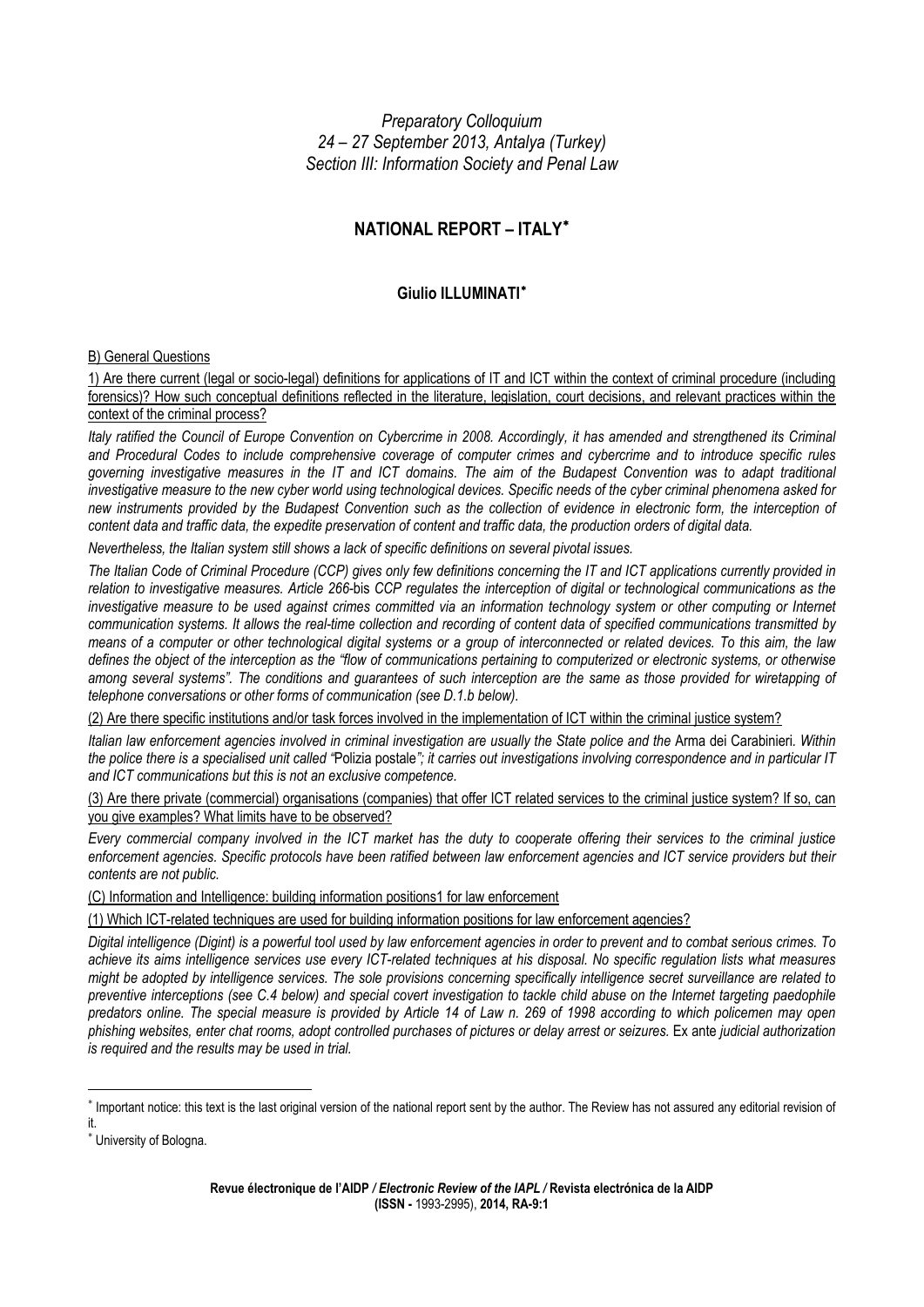## (2) To which type of public (e.g. DNA databases) and private (e.g. PNR or financial data such as SWIFT data) databases do law enforcement agencies have access?

*Italian law enforcement agencies have access to several public and private databases. Law enforcement agencies may have access to every database when it is provided for by law. In principle no limitation is given to the access by law enforcement agencies for public purposes to private databases. Hindrances may be justified in order to protect professional privileges (e.g. attorney-client privilege, physician-patient privilege, journalists' privilege).*

*Italy has recently implemented the Treaty of Prüm, introducing DNA profiling and DNA database (see Law n. 85 of 2009, and Articles 133, 224-*bis*, 359-*bis*, 392 CCP). The person who is asked to give a DNA sample may refuse. In that case the compulsory taking of the sample is allowed only when the investigation is referred to crimes punished by life imprisonment or a maximum imprisonment higher than three years(see Article 224-*bis *CCP) and it must be done by an expert under authorisation of the judge of the preliminary investigation. An emergency procedure is described by Article 359-*bis *CCP: when the delay can be prejudicial to the investigation, the Public Prosecutor can coerce an immediate execution. But he/she needs a subsequent validation, within 48 hours, from the judge.* 

*Unfortunately protocols related to the present time management of DNA database haven't so far been adopted. As a consequence, law enforcement agencies are using and storing DNA profiles for criminal justice purposes without a significant and appropriate legal framework. However, the* Corte di cassazione *has ruled that informal data banks built up by police forces on their own initiative are lawful.* 

(3) Can techniques labelled as data mining and data matching be applied? If so, can these techniques be used to create profiles of potential perpetrators or risk groups? If so, have special tools been developed for law enforcement agencies?

*Italian law does not provide for specific rules governing data mining or data matching, except for DNA data mining, as mentioned above, question C(2). Nevertheless these techniques are commonly used by law enforcement agencies in order to create profiles of potential criminals especially in the framework of intelligence investigations or crime prevention. Unfortunately these measures have no legal basis and often they are not even reported in investigation records.*

(4) Can coercive measures (e.g. interception of telecommunications) be used for building up information positions?

*According to Article 226 of the implementation rules (*disposizioni di attuazione*) to the CCP*, *the Minister of Home affairs or the secret services supervisors as his proxies, the police commissioner (*Questore*) or financial police commissioner may request the public prosecutor to be authorised to intercept traditional or digital telecommunications or to put domestic premises under acoustic surveillance when it is necessary for discovering facts related to serious crimes such as organised crime or drug trafficking. In this case the investigative measure is not directed to gathering evidence to be used in a criminal trial. Its aim is to provide useful information in order to prevent crime.*

*The public prosecutor shall authorise the interception when there are sufficient grounds to support the need for preventive procedure. The order has to state specific reasons that justify the measure. Authorisation lasts for no more than 40 days; prorogation for further 20 days may be granted. Operations are concisely recorded and the public prosecutor has the duty to destroy the records immediately after the end of the operations.* 

*The same proceedings apply to the interception of telephone or digital traffic data or to any other relevant data concerning traditional or digital telecommunications available to service providers.*

*According to Law n. 144 of 2005, the said preventive interceptions have been permitted also in order to fight terrorism or crimes of subversion of the Constitutional order or mafia crimes. The request can be made by the Prime minister or by the directors of intelligence agencies acting as his proxies, and has to be authorized by the General Prosecutor to the Court of appeal of the place where the target is located. The authorisation is issued by an order providing reasons for the absolute need of the measure. Time limits are established in 40 days; prorogation is allowed upon reasoned authorization of the general prosecutor of the Court of appeal.*

*The above mentioned provisions are deemed to be consistent with the Constitutional principles protecting the privacy of communications. Since 1973 the Constitutional Court has recognised the lawfulness of secret surveillance measures even when they merely intend to prevent serious crimes.*

*Some scholars consider both ordinary and anti-terrorism preventive interceptions as a breach of the Constitutional provisions stating the need for a judicial authorisation for any measure impinging on fundamental rights because the authorization is left to the Public prosecutor office.*

*No use in criminal trial can be made of the data collected by preventive interceptions. Law enforcement agencies cannot open an investigation starting from the results of the preventive interception and no report can enter the investigation file.* 

## (5) Which private actors (e.g. internet providers or telecom companies) retain or are obliged to retain information for law enforcement agencies?

*Pursuant to Article 132 para. 1 of the Privacy Code (Legislative Decree n. 196 of 2003), any private actors acting as an IC service provider offering its services on communications public networks is compelled to retain information for law enforcement agencies. The data must be retained for no longer than 12 or 24 months (see D.2 below) and then be erased.*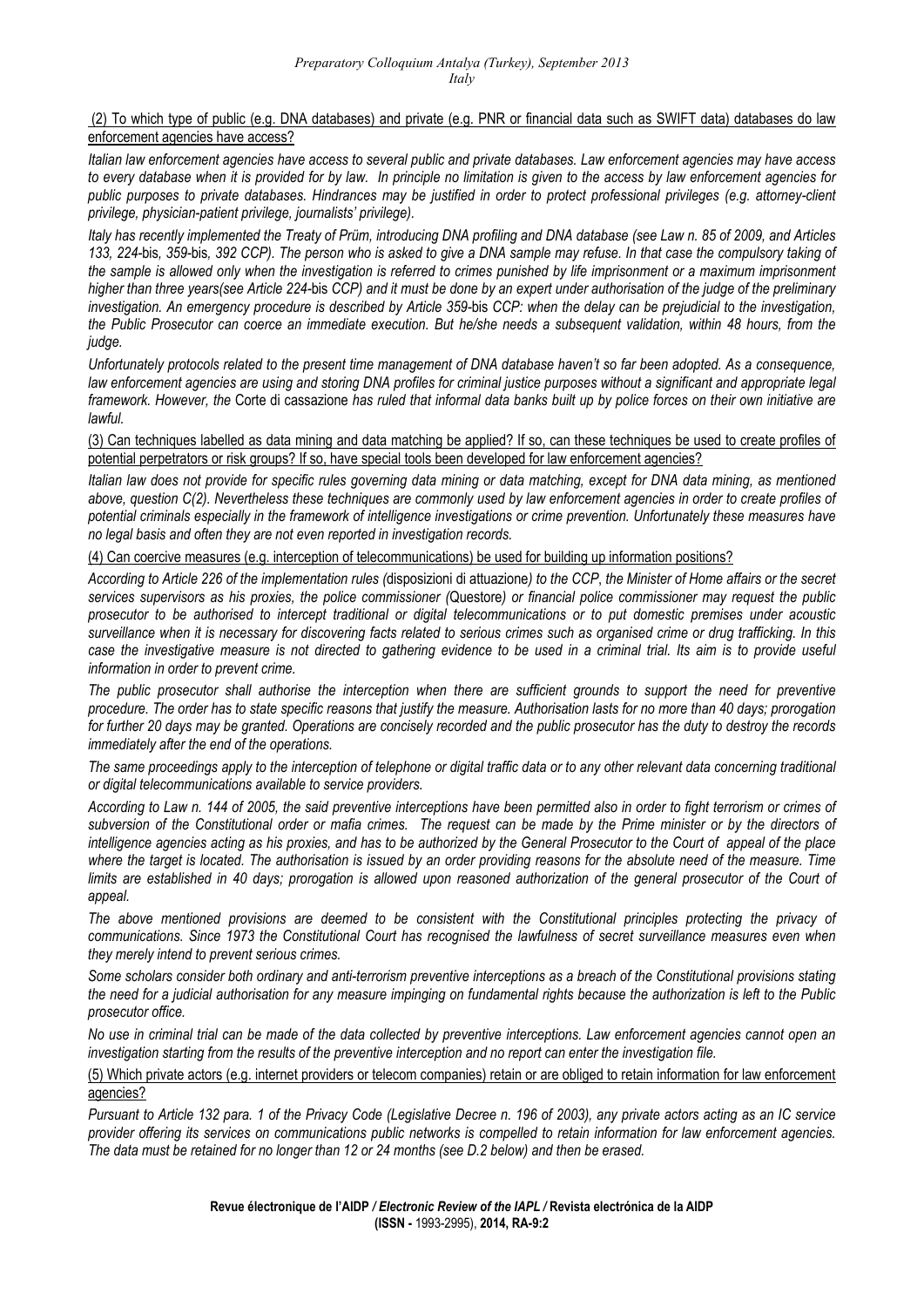*Preparatory Colloquium Antalya (Turkey), September 2013 Italy*

(6) Which private actors can provide or are obliged to provide information to law enforcement agencies?

*Pursuant to Article 132 para. 2 of the Privacy Code, private actors acting as a service provider are obliged to provide information to law enforcement agencies upon request of* 

*- the public prosecutor office, even requested by the victim;* 

*- the defence of the suspect.* 

(7) Is there judicial control on building information positions?

*In general terms, individuals aware of mistreatments of their private information may apply for review to an independent body named "*Autorità Garante per la protezione dei dati personali*". This authority does not qualify as judicial authority.* 

*Information on traffic data to law enforcement authorities requires a preventive request from the public prosecutor. No specific judicial review is provided for intelligence. If the information is designed for being part of the materials of a criminal case, ordinary judicial controls apply consequently.* 

(D) ICT in the criminal investigation

(1) Can law enforcement agencies carry out interception in real time of a) e-traffic data; b) content data?

*a) Real time collection of e-traffic data is allowed by Italian law for criminal justice purposes as an exception to the general obligation to erase personal data*. *This measure is regulated by Article 132 para. 4-*ter *and 4-*quater *of the Privacy Code, as lastly modified by Legislative Decree n. 109 of 2008 to comply with the Directive 2006/24/EC that imposed a shorter time limit on the duty for the system providers to store traffic data. The law adopts a large definition of personal data: it covers the IP address, telephone or mobile numbers, e-mails and any other digital data useful to identify the source, the destination, the time or the duration of a call or of a digital communication.*

*Providers are obliged to store traffic data for 24 months and digital data for 12 months starting from the date of the telecommunication. Data related to no answer calls data must be retained for no more than 30 days.*

*In order to obtain e-traffic data for investigative purposes an order of the public prosecutor is required. The defence or the victim may apply for such order to the public prosecutor. The defence may also request system providers directly to obtain e-traffic data but in this case the application must specify that the lack of those data might jeopardise the investigation of the defence.*

*b) Real time collection of content data concerning IT communications is provided for by Article 266-*bis *CCP which defines the interception of digital or technological communications as the investigative measure to be used against any crime committed via an*  information technology system or other computing or Internet communication system. It allows real-time collection and recording of *content data of specified communications transmitted by means of a computer or other technological digital systems or a group of interconnected or related devices. The procedure to be followed is the same provided for by law for telephone wiretappings (Articles 266-271 CCP): requirements are a strong suspicion that a crime has been committed; the seriousness of the crime; the absolute need of the interception to go on on with investigations. Interceptions are admissible even for investigation against unknown persons. The prosecutor must apply for an authorization to the judge of the preliminary investigation who decides in writing delivering a warrant. In exigent cases, the prosecutor may start to intercept but he needs a judicial validation within 48 hours. Every person can be the target of an interception but privileges concerning professional secrets and State secret apply. Operations must be carried out by the prosecutor but he can authorize the police to use their own devices. The interception can last 15 days and may be extended for further periods of 15 days as long as the judge is satisfied that the requirements are still fulfilled.* 

*All the interceptions must be fully recorded and they need to be transcript by an expert before being admitted into the materials of the case. An in camera hearing is provided in order to select the relevant materials. An exclusionary rule applies when rules governing the requirements or the operational issues are not followed. As a consequence, those data cannot be used in trial and must be destroyed (Article 271 CCP). Any interested person can request the judge that all records of the interception be destroyed when they are not necessary for the proceedings* 

*Special provisions concerning the Prime Minister and the members of the Government and of Parliament require a political authorization before the interception may start (see Article 68 of the Italian Constitution and Article 10 of the Constitutional Law n. 1 of 1989). The Constitutional Court recently ruled that the President of the Republic cannot be the target of a surveillance measure and whenever his statements are accidently recorded, they must be immediately destroyed without preventive discovery.*

(2) Can law enforcement agencies have access to/freeze/search/seize information systems for a) e-traffic data; b) content data?

*In order to fulfil the international obligations provided by the Budapest Convention on cybercrime, Italy has updated its criminal procedure rules introducing new investigative measures or extending the previous rules to the IC and ICT related techniques. In other words, Law n. 48 of 2008 has extended the objects of traditional investigative techniques to the digital world.* 

*Results are not fully satisfactory. Some scholars underline the fact that Italy has lost the opportunity to introduce a complete and coherent legal framework. In other words, it has failed to achieve the implementation of digital forensics best practices in order to collect, preserve, and present electronic evidence in ways that best ensure and reflect their integrity and irrefutable authenticity. A clearer legal framework on the use of scientifically derived and proven methods toward the preservation, collection, validation,*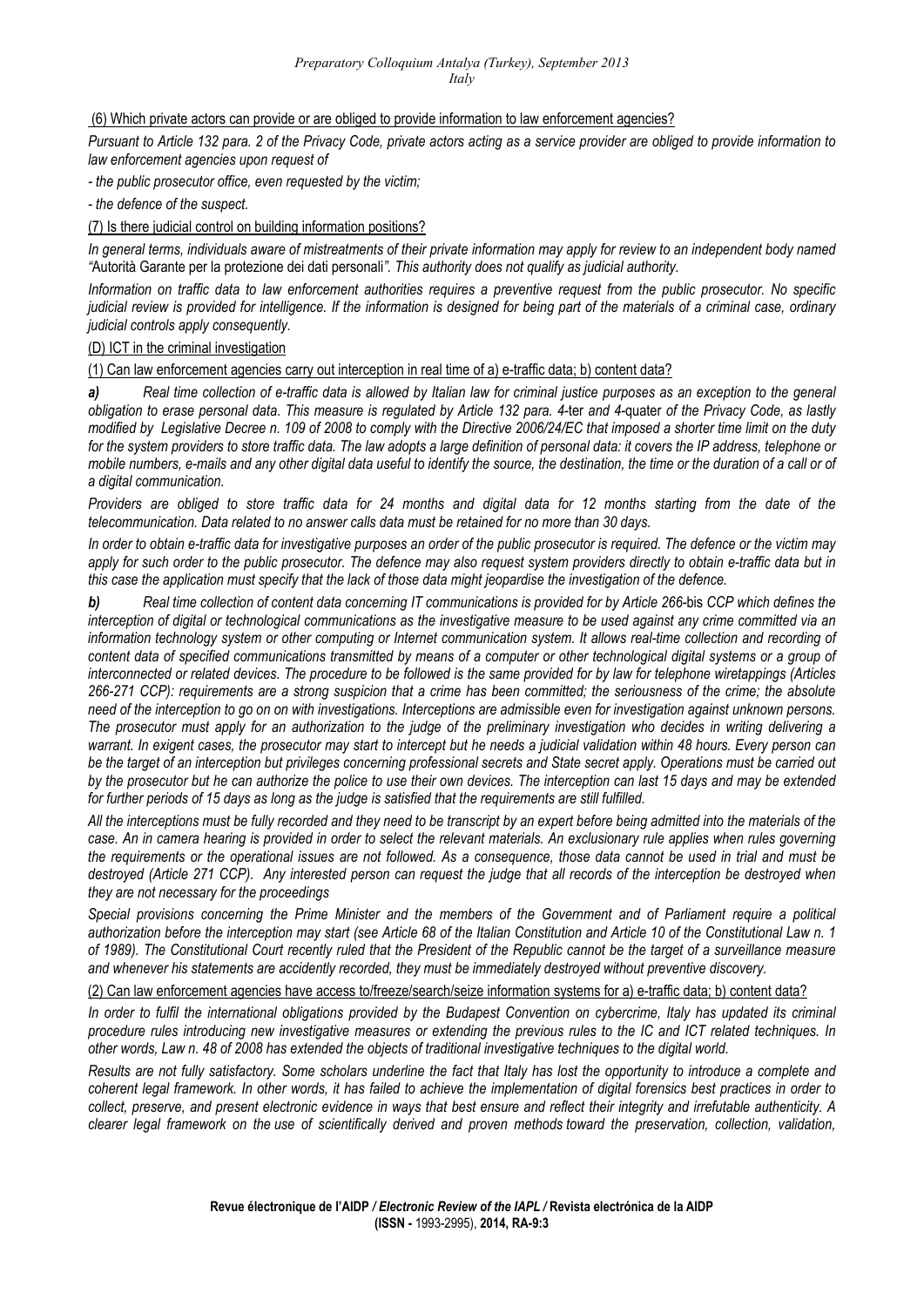*identification, analysis, interpretation, documentation and presentation of digital evidence derived from digital sources would have been appropriate.* 

#### **Search and seizure**

*Law n. 48 of 2008 has modified several rules with the aim to comprise digital data within the possible objects of the investigative measures.* 

*Article 244 CCP provides for a legal framework related to digital inspections. The public prosecutor may order an inspection of IC and ICT devices in order to obtain criminal traces, images or data. Every operation must grant the integrity and the genuineness of the computer original data.* 

 *According to Article 247 para. 1-*bis *CCP, the public prosecutor orders the search of a computer system or part of it and computer data stored therein, even those encrypted or protected by other means when he has reasons to believe that there are data, software or information relevant for the criminal investigation. Operations have to be carried out with the aim to maintain both the authenticity*  and the integrity of the computer data. Digital search concerns any digital data (including both traffic and content data).

*In order to have a full overview of the rules governing searches and seizures, it is appropriate to consider other provisions governing the powers of the police in exigent cases. Pursuant to Article 354 CCP, as amended by Law n. 48 of 2008, the police have the duty to preserve the integrity of the digital data, adopting any technical measure they deem to be useful to avoid any modification. Police must provide, if possible, to copy digital data granting the conformity to the original data.* 

*As a general rule, searches can be carried out during pre-trial investigation in force of a warrant of the public prosecutor. Searches of premises or body search may be carried autonomously by the police in exigent cases, i.e. when a person is caught in the act of committing a crime (Article 352 CCP). In those cases validation by the public prosecutor must intervene within 48 hours. In those cases the police may intervene adopting any measure they deem necessary in order to preserve digital data from modification. Police may search a computer system or part of it and computer data stored therein, even those encrypted or protected by other means when they have reasons to believe that there are data, software or information relevant for the criminal investigation and there is a risk they can be deleted.* 

*Seizure usually concerns the computer data (including both traffic and content data) but it does not concern the hardware. The latter is usually returned to the owner after the computer memory has been cloned. As a consequence, the* Corte di cassazione *has ruled that the defendant may not apply for a judicial review of the seizure as such (created through a clone) because of the lack of a relevant interest. Scholars criticized that decision because the Court didn't seem to consider the dangerous implication bound to the cloning.* 

*Article 254-*bis *CCP deals with the seizure of digital data stored by private companies acting as service providers. The judicial authority may seize those data or a copy adopting a proceeding granting the authenticity and the integrity of the data.* 

*Seizure of digital data does not represent an infringement of fundamental rights of the individual granted by Article 8 ECHR and by Articles 2 and 15 of the Italian Constitution. To this aim, no indiscriminate access and recording of personal information stored in a personal computer is admissible. According to the* Corte di cassazione*, the seizure warrant must precisely state which is the crime to be investigated and what is the link with the seized data.* 

*The seized computer data must be committed in custody to the registrar. According to Article 259 para. 2 CCP, the custodian must preserve the integrity of the digital data preventing any unauthorized access. To this aim, the seized digital data must be protected by specific seals ordered by the judicial authority (Article 260 CCP). Seals may have a digital nature. A copy of any relevant data can be obtained using technological devices and procedures (such as the hash functions), granting the conformity of the copy to the original data and its continuity.* 

*Digital and ICT communications may be seized in force of an order of the public prosecutor. In exigent cases, the police may ask the public prosecutor to be authorized to freeze the contents as provided by Article 353 CCP. In those cases the police may delay or suspend the forwarding.* 

#### **Production orders**

*Pursuant to Article 248 CCP, a search can be avoided if the relevant data are delivered directly by the owner. To this aim, law enforcement agencies may have access to the computer or the digital network in order to pinpoint the relevant data.* 

*A production order is provided by Article 256 CCP according to which professionals and public servants protected by specific privileges must promptly provide the judicial authority (i.e. the public prosecutor) with all the data, information or software at their disposal; the delivery of a certified copy is allowed. Cautions are prescribed for cases in which the delivery of the data could infringe a professional privilege. A special procedure concerning State secret applies. This measure postulates a duty to cooperate with law enforcement agencies.* 

(3) Can telecom companies or service providers be obliged to share data with law enforcement agencies? In case of noncompliance, are there any coercive measures or sanctions?

*Yes. See answers to questions D.1 and D.2 on production orders. Non compliance might even result in a criminal offence.*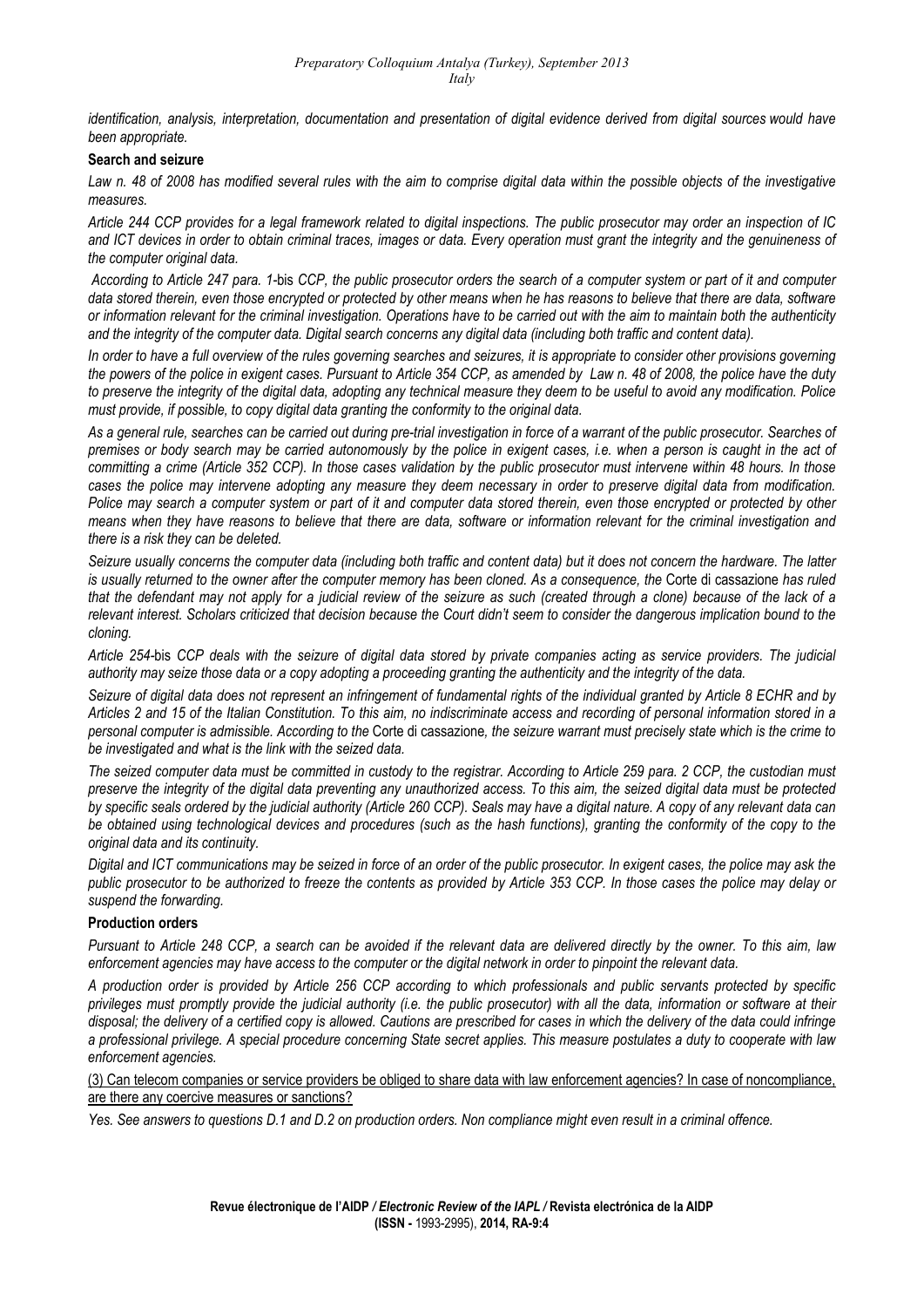(4) May law enforcement agencies apply video surveillance? Can they oblige natural or legal persons to cooperate?

*Italian current criminal procedure does not provide any specific rule governing video surveillance. Nevertheless this measure is applied during the pre-trial stage and the legal basis varies according to the nature of the surveillance.* 

*In order to define the applicable law, a threefold approach is necessary:* 

*1. Audio or video recording made by private persons is considered as a document and it may enter the criminal proceedings according to the rules governing the admissibility of documents. Documents are broadly defined by law as instruments representing facts, persons or things (Article 234 CCP).* 

*Therefore audiovisual documents are usually admissible as evidence in trial unless they fall within the scope of some specific exclusionary rule. In this light, video surveillance as an investigative measure is carried out by law enforcement agencies and it is subject to the general rules on preliminary investigation provided for by the Code.* 

*2. As regards the place where the surveillance takes place, it is necessary to distinguish between, public space. private sphere and "places implying an expectation of privacy" (an intermediate category created by the case law embracing those places that are different from domestic premises but in which private behaviours take place, such as public toilets or club privés).* 

*Images gathered in force of video surveillance in a public space are not covered by constitutional provisions granting privacy to the individuals. As a consequence, video surveillance in public spaces is an investigative measure usually carried out by the police and it does not require any preventive judicial authorisation. It can be used as evidence in trial.* 

*Likewise, video surveillance carried out for private purposes such as CCTV can be used in trial and natural or legal persons must cooperate with law enforcement agencies acting for criminal investigation purposes. They follow the rules governing documentary evidence.* 

*In the so-called places implying expectation of privacy an authorisation of the public prosecutor is needed in order to carry out a video surveillance. When such surveillance implies the tapping of conversations, rules governing interceptions apply accordingly and in particular a warrant issued by the judge is required (see before, D.1.b).* 

*3. When private premises are involved a difference arise depending on the object of the visual surveillance, i.e. whether it concerns communicative or not communicative behaviours.* 

*Video or acoustic surveillance in private premises concerning communicative behaviour is subject to the same rules governing telephone tapping. The legal definition is meaningful: Italian law defines this kind of interference as "*intercettazione di comunicazioni tra presenti*". In order to intercept communications between present persons in domestic premises, Article 266 para. 2 CCP requires, as an additional condition, the concrete suspicion that criminal behaviour is still ongoing inside.* 

*Video surveillance in private premises related to non communicative behaviour (mere behaviour) is forbidden in force of a decision of the* Corte di cassazione*, confirmed by the Constitutional Court: the lack of a specific regulation concerning the requirements, thresholds and limits of video surveillance measure does not fulfil the Constitutional provisions governing the right to inviolability of private homes (Article 14).* 

(5) May or must law enforcement agencies apply audio-visual recording of interrogations (suspects, witnesses)?

*Article 141-*bis *CCP sets out the rules governing the recording of the questioning of the suspect. In particular, when the interrogation of the suspect under arrest or of the suspect held in custody intervenes outside a hearing, it must be fully audio or video recorded. An exclusionary rule affects the unrecorded statements of the suspect. In case specialised police or technical devices are lacking, the recording has to be carried out by an expert. Transcription is provided only upon request of the prosecutor or of the defence.* 

(E) ICT and evidence

(The chain of stages: collecting/storing/retaining/producing/presenting/evaluating electronic evidence)

(1) Are there any rules on evidence that are specific for ICT-related information?

*No.* 

(2) Are there any rules on integrity (e.g. tampering with or improper processing) and security (e.g. hacking) of ICT-related evidence?

*Even updating specific measures related to digital investigation, the Italian law did not provide for specific rules granting both the integrity and the security of ICT-related evidence. Several provisions concern the need to preserve the integrity or improper processing of digital data or other ICT-evidence. They are mostly related to inspection, search and seizure (see above, D.2). According to Article 244 CCP, concerning the digital inspections, the court may order any control or any technical overview also related to ICT or digital systems, or adopt any technical measures in order to grant the digital data integrity and to prevent any manipulation. A similar rule is provided by Article 247 para. 1-*bis *CCP.* 

*As mentioned above, the law does not explicitly specify which are the proper proceedings, storing cautions or technical measures to be adopted during the operations in order to preserve the digital evidence. The law merely specifies the duty for the law enforcement*  agency to grant integrity and security of ICT related evidence without saying how to pursue this aim. It seems clear that best *practices must be adopted in gathering and storing any digital data. One might consider that best practices are often unpredictable by law because of the rapidity of the technological development.*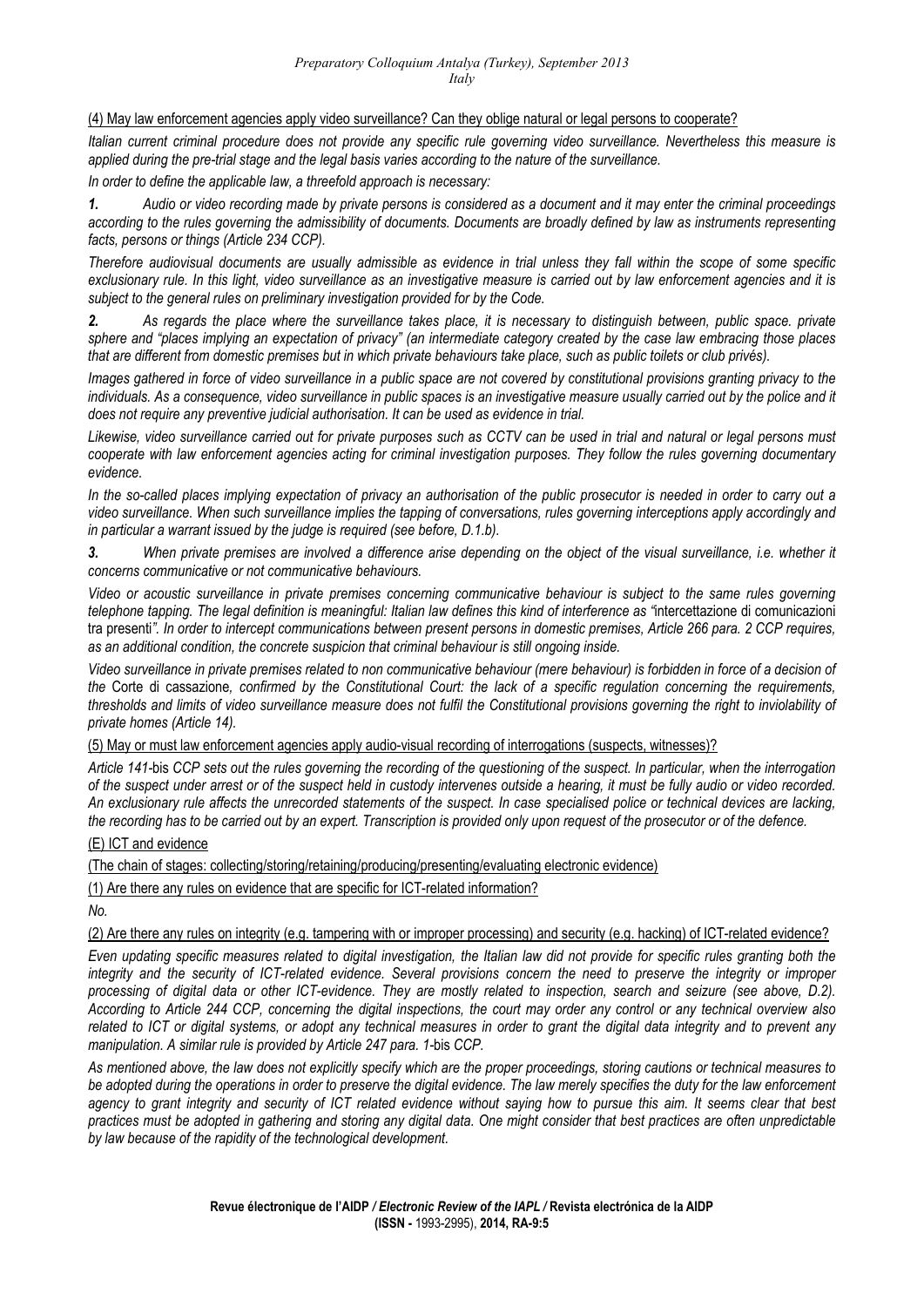(3) Are there any rules on admissibility (incl. the principle of procedural legality) of evidence that are specific for ICT-related information?

*No specific rule governs the admissibility of ICT-related information. Ordinary rules apply: evidence is admissible if it is relevant and it is not prohibited in force of an exclusionary rule concerning its lawfulness.*

(4) Are there any specific rules on discovery and disclosure for ICT-related evidence?

Specific rules are given for the interceptions of IT and ICT content data. They follow the procedure provided for interceptions of *telephone communication according to which at the end of the operations the defence has the right to have access to the records in order to select the relevant data and to obtain a prompt exclusion of the irrelevant ones. This filter proceeding is conducted in front of the judge (see above, D.1).*

(5) Are there any special rules for evaluating (probative value) ICT-related evidence?

*No specific rule is given.*

(F) ICT in the trial stage

(1) How can or must ICT related evidence be introduced in the trial?

*No specific rule is given for ICT-related evidence.* 

*When the applicable rules are those concerning interceptions, they apply accordingly. In particular, the admissibility of the selected records in trial implies that their transcription has to be made by an expert. The transcript records are admissible as evidence in trial and no further formality is required.*

(2) Can distant interrogations (e.g. by satellite connections) be applied?

*Distant interrogation of the defendant follows the rules provided for regulating his participation in trial via video connection. According to Article 146-*bis *of the implementation rules to the CCP, videoconferences are allowed to grant the participation of the defendant, following a reasoned judicial order, when these three conditions are fulfilled:*

- *the case concerns a serious crime (as listed by Article 51 para. 3-*bis *and Article 407 para. 2, lett.* a*, n. 4 CCP),*
- *the defendant is held in custody and there are serious reasons of public order or public security*
- *the trial is complex and there is a reasonable risk that ensuring the defendant's physical presence would delay the trial phase.*

*A further autonomous case concerns the defendant serving a term of imprisonment pursuant to Article 41-*bis *of the Prison Law implying a special restrictive regime.* 

*Distant interrogation of a witness is applicable as well. According to Article 147-*bis *of the implementation rules to the CCP, the court, even on its own motion, may order a videoconference when:*

- *the trial concerns some serious organised crimes and the person to be examined is put through special protective measures. The distant interrogation in this case tends to avoid the high risk for the person to be examined to be physically present in trial;*
- *the person to be examined has changed his/her personal details as a consequence if his/her role in the criminal investigation. In this case special cautions apply, such as the ban to film his/her face;*
- *the defendant is accused of one of the crimes listed in Article 51 para. 3-*bis *and in Article 407 para.2 lett.* a*, n. 4 CCP and he has to be examined as a co-defendant in a joint trial;*
- *the interrogation concerns undercover agents and they have to be examined on the activities carried out during the undercover operations. Even in this case the face of the person has not to be shown.*

*Precondition for a distant interrogation in trial is the fact that there is no absolute need for the presence of the person to be examined in court.* 

## (3) Can digital and virtual techniques be used for the reconstruction of events (killings, traffic accidents)?

*Italian law does not provide for any specific rule governing the virtual reconstruction of events. The legal reference for this investigative technique may be found in rules governing the so-called "*esperimento giudiziale*", a judicial reconstruction of the crime. To this aim, specialised units of digital forensic police and specific software are used, such as RiTriDEC (*Ricostruzione Tridimensionale della Dinamica dell'Evento Criminale*, tridimensional reconstruction of the criminal event) and S.A.S.C. (*Sistema di Analisi della Scena del Crimine*, crime scene analysis system).*

(4) Can audio-visual techniques be used to present evidence at trial (in its simplest form: pictures and sound)?

*Yes but no specific rule is provided. The prosecutor or all the other parties, with leave of the court, can use audio or visual techniques as a support to present their arguments before the court, but such materials are not evidence themselves, unless they have been admitted as documentary evidence (in the sense explained above, D.4.1).* 

*Expert witness may also use digital techniques in order to explain their reports before the court. Those materials are part of the expert final report.*